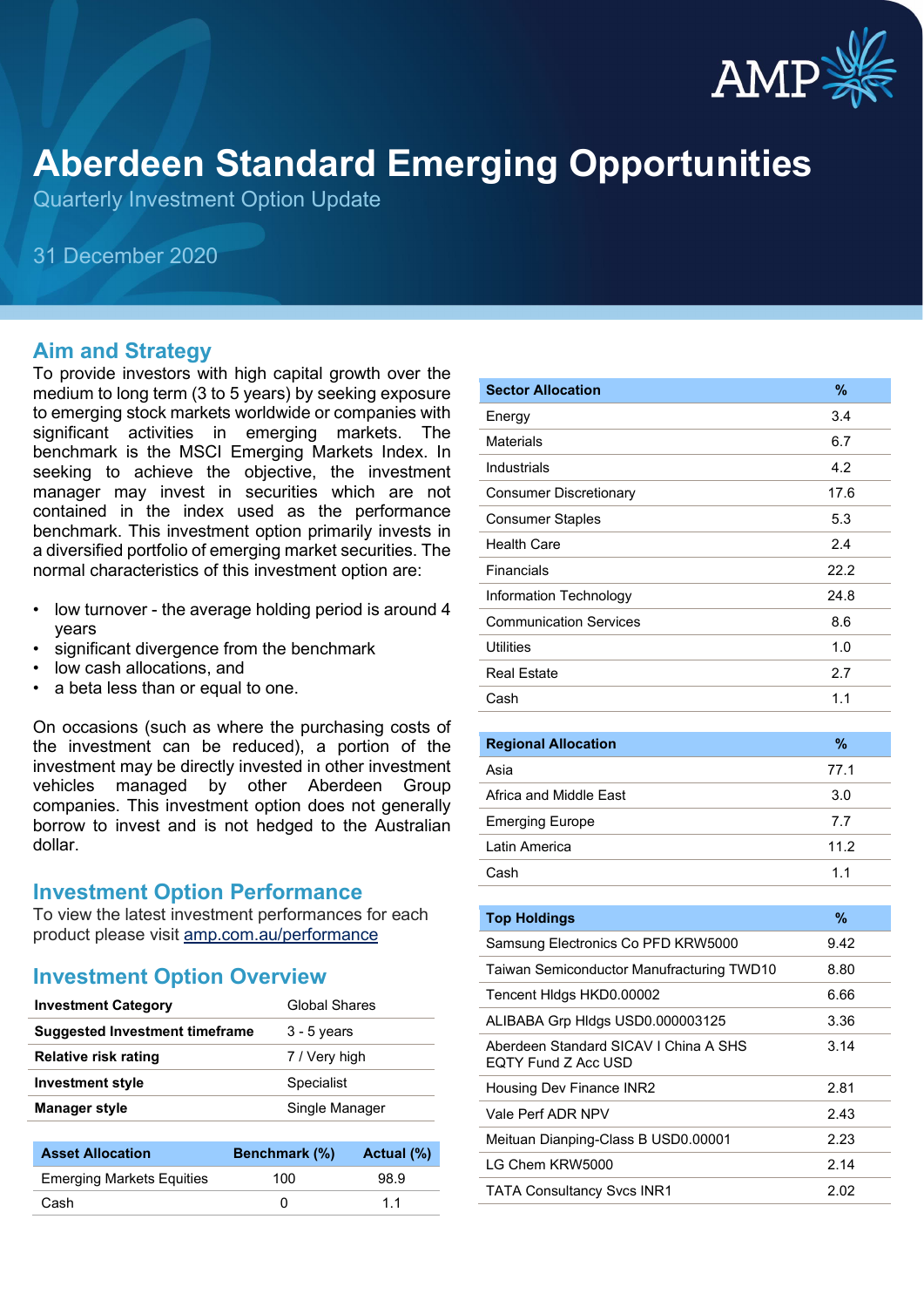## **Investment Option Commentary**

Against this backdrop the fund outperformed its benchmark, driven primarily by good stock selection. This was an upbeat end to a challenging year, with the asset class reversing its worst recorded quarterly losses in the first quarter for 2020.

Good stock selection in China contributed the most to relative returns, even though mainland shares lagged the broader rally. The recovery in domestic consumption continued to gather momentum, underpinning the outperformance of the underlying high-quality consumer companies in the ASI SICAV I – China A Share Equity Fund. Among their direct consumer discretionary holdings, China Tourism Group Duty Free stood out. It posted remarkable earnings growth in 2020 thanks to supportive government policies that helped the dutyfree retail operator, especially in Hainan. Meanwhile, Longi Green Energy performed well on the back of government stimulus to the renewables sector, and as private equity firm Hillhouse Capital agreed to acquire a 6% stake in the company. Their emphasis on quality insulated the fund's holdings from the worst effects of worsening US-China ties over the quarter. Healthcare holdings Wuxi Biologics and Hangzhou Tigermed ended the year on a high, with their demand outlooks looking robust entering 2021.

Elsewhere, the ongoing anti-trust probe into Alibaba was beneficial to the fund's relative performance due to their underweight position. Aberdeen Standard have been building their position in the stock on weakness as they believe that ultimately, Alibaba will be better able to adapt to changes, relative to smaller players, thanks its formidable economic moat. However, they remain cautious in the near term as the regulatory investigation is ongoing and they will continue to monitor the risks.

Elsewhere, in Northeast Asia, their high quality semiconductor suppliers and Samsung Electronics both Taiwan Semiconductor Manufacturing Co. (TSMC) lifted the fund's performance. Samsung in particular, delivered robust returns due to the improved outlook for memory prices, amid tighter supply, with lower inventory levels and lower investment in capacity at chipmakers. Elsewhere, South Korean electric-vehicle battery makers Samsung SDI and LG Chem also benefited the fund's performance on a cyclical uptick in orders accelerating the ongoing growth. Demand is expected to continue to expand into 2021.

In India, their core holdings benefitted from widespread optimism about domestic growth, reform and infrastructure spending; these included HDFC, Kotak Mahindra Bank and UltraTech Cement. HDFC strengthened on the back of a more positive outlook for the housing market, with record-low housing loan rates, price discounts and reduction in stamp duties.

Meanwhile, in Latin America, several Brazilian holdings fared well on expectations of a recovery in global economic growth amid positive vaccine news. These included Mercadolibre, Banco Bradesco, Vale and Petrobras. Their Mexican stocks also recovered, helped by expectations of a more stable geopolitical backdrop following the Biden victory in the US election. Banorte, ASUR and FEMSA all delivered healthy absolute returns.

# **Market Commentary**

Emerging market equities enjoyed their best quarterly performance since the end of 2009 over the three months to December, outperforming their developed market counterparts. The healthy economic recovery in Northeast Asia, amid the effective containment of the pandemic there, propelled stocks, helping the asset class close out 2020 on a high. In contrast, recovery in the US, UK and Europe were hindered by resurgences of the coronavirus that forced governments to reinstate social distancing measures and lockdowns. On the vaccine front, regulators approved several viable Covid-19 vaccines, enabling inoculations to begin. This lifted hopes for a faster global economic recovery and a resumption of global travel.

## **Outlook**

Aberdeen Standard are cautiously optimistic about the outlook for emerging market stocks. Investors are returning to riskier assets, and they are seeing a rotation from growth stocks into more cyclical stocks. A successful rollout of the Covid-19 vaccine will be crucial to underpin the recovery. Countries that can successfully distribute the vaccine should expect to lead the recovery. So far, extensive fiscal and monetary support from governments and major central banks has cushioned the impact of the downturn. These stimulus measures have proven effective as evidenced by encouraging corporate earnings, and major emerging market economies revising their GDP forecasts upwards. However, investors will now begin to watch inflation closely, as any sustained uptick could result in a tapering of policy support. Likewise, the relationship with China remains a hot political topic in Washington, and while a new approach led by a lessvolatile Biden administration is expected, it may not be conciliatory.